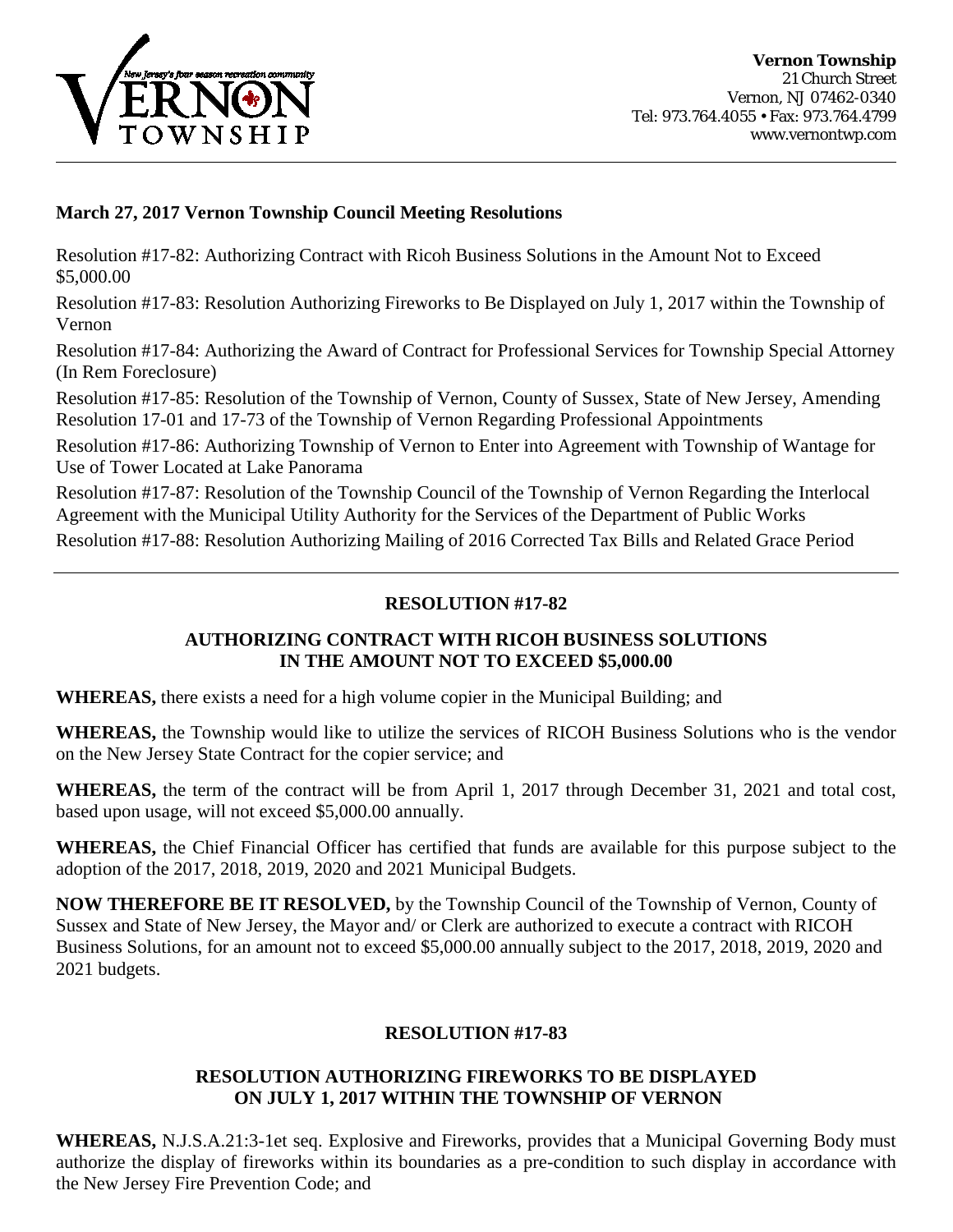**WHEREAS**, Tall Timbers Property Owners Association has submitted an application to Vernon Township to conduct a fireworks display on July 1, 2017; and

**WHEREAS**, the proposed fireworks display will take place at 100 Tall Timbers Road, in the Beach area and

**WHEREAS**, Tall Timbers Property Owners Association has engaged in a contract with Garden State Fireworks, Millington, NJ, to perform the public fireworks and special effects display and has provided the required certificate of liability insurance to the Township.

**NOW THEREFORE BE IT RESOLVED** that the Council of the Township of Vernon, in the County of Sussex, hereby authorizes the fireworks display, performed by Garden State Fireworks Inc. on July 1, 2017, at Tall Timbers Beach area, located at 100 Tall Timbers Road, Vernon, NJ upon satisfaction of all statutory and departmental requirements.

### **RESOLUTION #17-84**

#### **AUTHORIZING THE AWARD OF CONTRACT FOR PROFESSIONAL SERVICES FOR TOWNSHIP SPECIAL ATTORNEY (IN REM FORECLOSURE)**

**WHEREAS**, there is a need for Special Legal Services for in Rem Foreclosures for the year 2017 for the Township of Vernon; and

**WHEREAS**, N.J.S.A. 40A:11-5 specifically exempts professional services from provisions of public bidding as provided in the Local Public Contracts Law; and

**WHEREAS**, said specified professional services are to be rendered or performed by a person or persons authorized by law to practice a recognized profession, and whose practice is regulated by law within the meaning of N.J.S.A. 40A:11-1 et seq., as amended; and

**WHEREAS,** the performance of said professional services requires knowledge of an advanced field of learning acquired by a prolonged formal course of specialized training and study as distinguished from general academic instruction or apprenticeship and training; and

**WHEREAS,** the Township of Vernon is desirous to appoint Keith A. Bonchi, Esq. of the law offices of Goldenberg, Mackler, Sayegh, Mintz, Pfeffer, Bonchi and Gill for In Rem Foreclosures proceedings originating in 2017 and is desirous to continue services approved and appointed by Resolution #16-28 to Robert McBriar, Esq. of the law offices of Schenk, Price, Smith & King, LLP for the In Rem Foreclosure proceedings that are currently in progress, specifically referenced in Resolutions #14-141, #14-146, #15-113, #15-114, #15-115, #15-136 and #15-137, as a non-fair and open contract pursuant to the provisions of the Local Public Contracts Law, N.J.S.A. 40A:11-1 et seq.,; and

**WHEREAS,** the Chief Finance Officer has determined and certified in writing that the value of the contract is available for these purposes subject to the adoption of the 2017 Municipal Budget; and

**WHEREAS,** the Local Public Contracts Law N.J.S.A. 40A:11-1 et seq., as amended, requires that this Resolution be publicly advertised.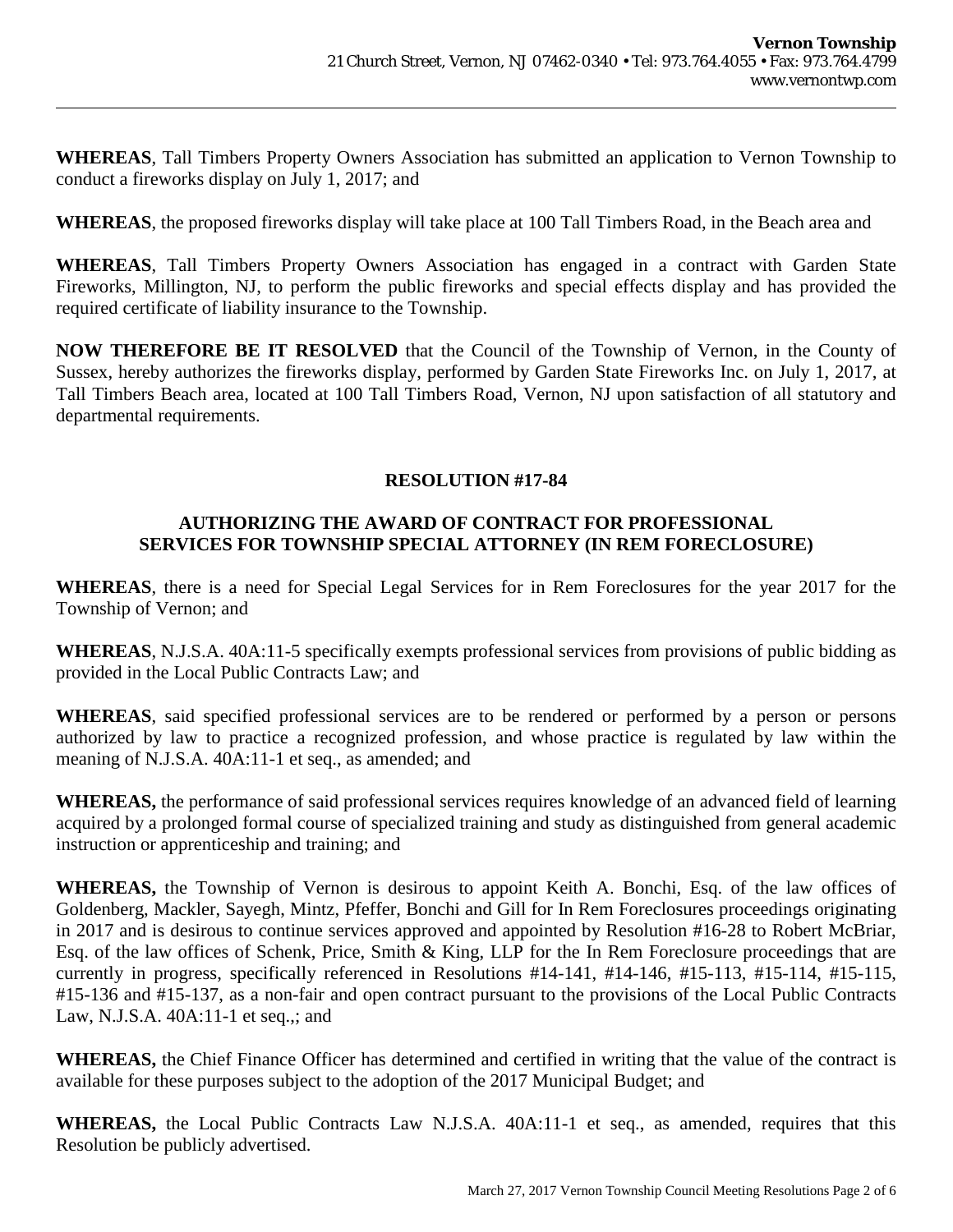**NOW, THEREFORE, BE IT RESOLVED** by the Council of the Township of Vernon that Vernon Township hereby authorizes and approves the award of contract of a Professional Service Contract to Keith A. Bonchi, Esq. from the law offices of Goldenberg, Mackler, Sayegh, Mintz, Pfeffer, Bonchi and Gill, for In Rem Foreclosures proceedings originating in 2017, pursuant to a non-fair and open contract pursuant to the provisions of the Local Public Contracts Law, N.J.S.A. 40A:20-1 et seq. to provide Legal Services in accordance with the attached Contract for Professional Services.

BE IT FURTHER RESOLVED, that Council wishes to extend the contract under Resolution #16-28 with Robert McBriar, Esq, of the law offices of Schenk, Price, Smith & King, LLP for the In Rem Foreclosure proceedings that are currently in progress, specifically referenced in Resolutions #14-141, #14-146, #15-113, #15-114, #15-115, #15-136 and #15-137, as a non-fair and open contract pursuant to the provisions of the Local Public Contracts Law, N.J.S.A. 40A:11-1 et seq.,;

**BE IT FURTHER RESOLVED,** that the award of contract shall be contingent upon the completion and receipt of the following:

- 1. A fully-executed professional services contract detailing the scope of services, established fees for said professional services, mandatory Equal Opportunity Language and Affirmative Action Certificate; and
- 2. Receipt of all statutorily mandated "pay to play" political contribution forms pursuant to N.J.S.A. 19:44A-20.4 et seq.;
- 3. New Jersey Business Registration Certificate; and
- 4. Upon the aforementioned professional being a member in good standing in his respective profession.

**BE IT FURTHER RESOLVED,** that the Mayor and Township Clerk are hereby authorized and directed to execute, seal and deliver the attached Contracts for Professional Services on behalf of and in the name of the Township of Vernon and that the Township Clerk shall publish the award of contract as required by law within ten (10) days of passage of this Resolution.

# **RESOLUTION #17-85**

## **RESOLUTION OF THE TOWNSHIP OF VERNON, COUNTY OF SUSSEX, STATE OF NEW JERSEY, AMENDING RESOLUTION 17-01 and 17-73 OF THE TOWNSHIP OF VERNON REGARDING PROFESSIONAL APPOINTMENTS**

**WHEREAS,** Resolution 17-01 was duly adopted by the Township Council on January 1, 2017 which appointed the Township Attorney, Joshua Zielinski, Esq.; and

**WHEREAS,** the name of law firm in which Joshua Zielinski, Esq. is a partner has changed; and

**WHEREAS,** on March 13, 2017, the Council amended resolution 17-01 via resolution 17-73 but it requires further amendment; and

**WHEREAS,** the Township Council desires to amend the resolution to reflect the new firm name.

**NOW THEREFORE IT BE RESOLVED** by the Township Council of the Township of Vernon, County of Sussex, State of New Jersey, that Resolution 17-01 and 17-73 are hereby amended to identify the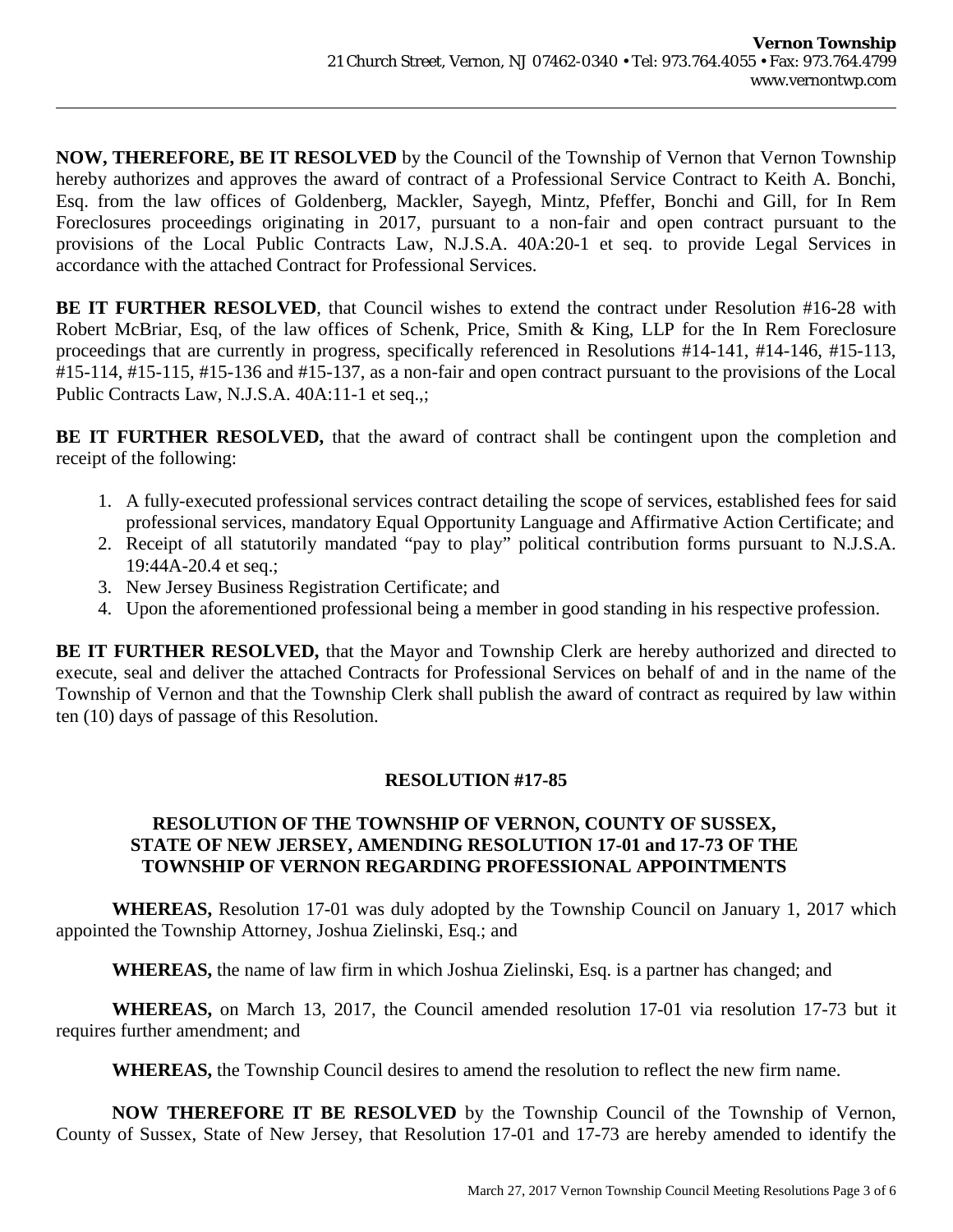name of law firm in which Joshua Zielinski, Esq. is a partner at as O'Toole Scrivo Fernandez, Weiner & Van Lieu as opposed to O'Toole, Fernandez, Weiner & Van Lieu.

**BE IT FURTHER RESOLVED** that all other aspects and provisions of Resolution 17-01 shall remain unchanged.

## **RESOLUTION #17-86**

## **AUTHORIZING TOWNSHIP OF VERNON TO ENTER INTO AGREEMENT WITH TOWNSHIP OF WANTAGE FOR USE OF TOWER LOCATED AT LAKE PANORAMA**

**WHEREAS,** the Wantage Township Fire Department has expressed a desire to upgrade its radio equipment to high band; and

**WHEREAS,** there is no appropriate location in Wantage Township for the location of high band radio equipment; and

**WHEREAS,** the Township of Vernon has a tower located at Lake Panorama, which has space for the high band equipment contemplated by the Wantage Township; and

**WHEREAS,** the Township of Vernon presently allows the Wantage First Aid Squad to place its antennae and repeater on the Lake Panorama tower at no cost; and

**WHEREAS**, the Township of Vernon currently provides dispatch services to the Wantage First Aid Squad and to the Wantage Township Fire Department pursuant to a Shared Services Agreement; and

**WHEREAS,** the Township of Vernon is desirous to enter into an agreement with the Wantage Township Fire Department that will allow it to place a high band antennae and repeater on the tower located at Lake Panorama at no cost to the Wantage Township Fire Department, however, the Wantage Township Fire Department will be responsible for the costs of installing and maintaining the equipment placed on the tower; and

**NOW, THEREFORE, BE IT RESOLVED** by the Council of the Township of Vernon that the Mayor is authorized to execute a contract with the Township of Wantage that allows the Wantage Township Fire Department to place a high band antennae and repeater on the tower located at Lake Panorama at no cost to the Wantage Township Fire Department, which equipment will be installed and maintained at the sole expense of the Wantage Township Fire Department:

**BE IT FURTHER RESOLVED,** that the agreement with the Wantage Township Fire Department will also include a provision whereby the Vernon Township Police Department shall provide dispatch services to the Wantage Township Fire Department, at no cost, however, in the event the Wantage Township Fire Department no longer uses the Vernon Township Police Department for dispatch services, the Township of Vernon will require Wantage Township to enter into lease agreement with the Township of Vernon for the continued use of the Lake Panorama Tower.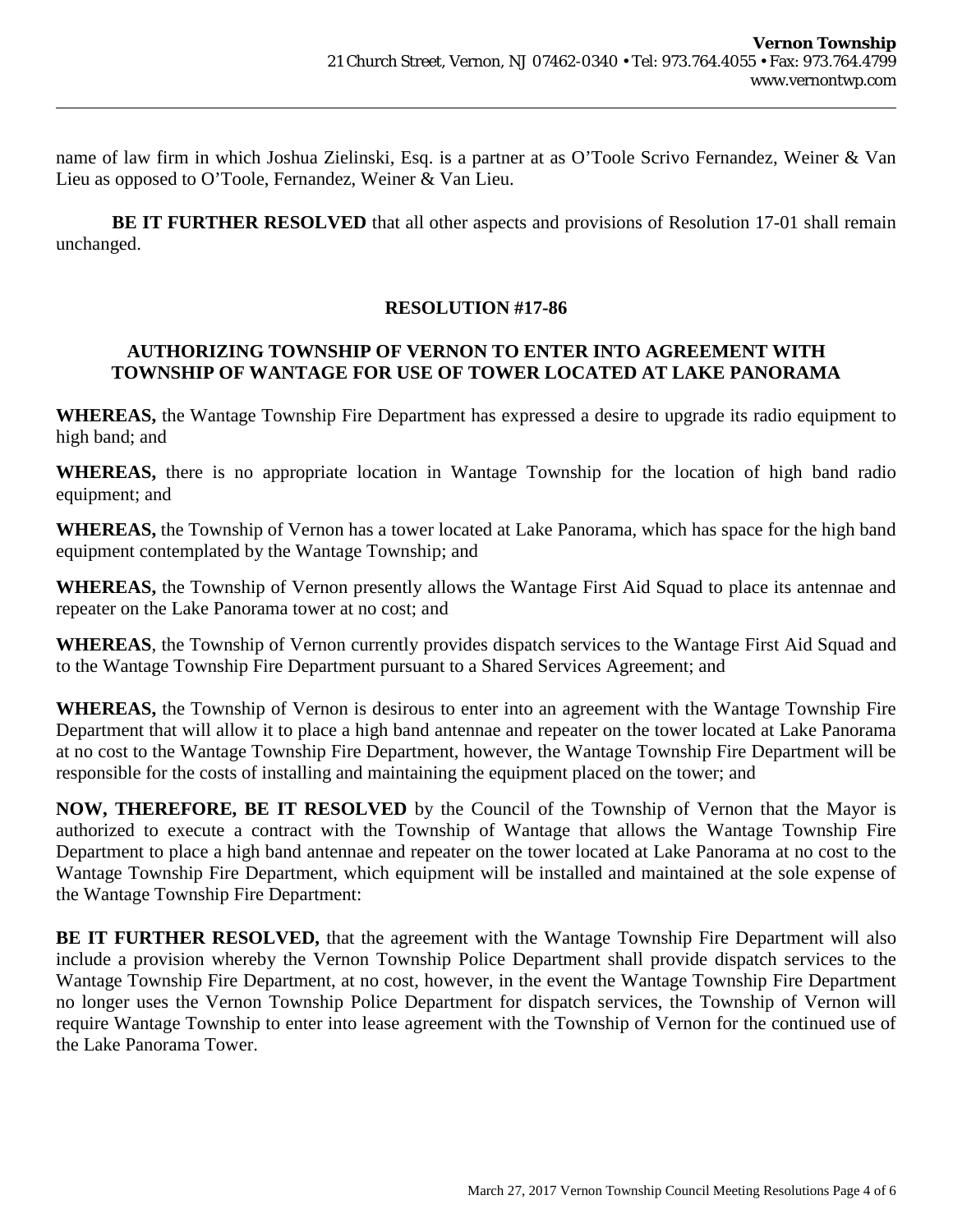# **RESOLUTION #17-87**

## **RESOLUTION OF THE TOWNSHIP COUNCIL OF THE TOWNSHIP OF VERNON REGARDING THE INTERLOCAL AGREEMENT WITH THE MUNICIPAL UTILITY AUTHORITY FOR THE SERVICES OF THE DEPARTMENT OF PUBLIC WORKS**

**WHEREAS**, previously, the Township of Vernon entered into a Interlocal Agreement whereby the Vernon Township Department of Public Works would provide manpower and services to the Vernon Township Municipal Utility Authority; and

**WHEREAS**, the Interlocal Agreement was approved by Resolution 15-62; and

**WHEREAS**, the Administration has reviewed this arrangement and had concluded that the cost of providing these services is a burden to the Township of Vernon; and

**WHEREAS,** the Township Council on September 26, 2016 via Resolution 16-210 approved the cancelation of this Interlocal Agreement; and

**WHEREAS**, the Vernon Township Municipal Authority has failed to secure an alternative vendor to provide the services; and

**WHEREAS**, the Administration recommends the Interlocal Services Agreement be continued so that the Township may protect its assets; and

**WHEREAS**, the Vernon Township Municipal Authority should be actively soliciting bids for the alternate services.

**NOW THEREFORE IT BE RESOLVED** by the Township Council of the Township of Vernon that the Mayor is authorized to continue the Interlocal Services Agreement with the Vernon Township MUA for the services of the Department of Public Works through July 1, 2017.

## **RESOLUTION #17-88**

### **RESOLUTION AUTHORIZING MAILING OF 2016 CORRECTED TAX BILLS AND RELATED GRACE PERIOD**

**WHEREAS,** Vernon Township converted the tax module from Vital Communications to Edmunds and Associates on March 1, 2016; and

**WHEREAS,** as a result of the Township Audit, it was discovered in March of 2017, that appeal adjustments were converted as balance adjustments instead of billing adjustments and certain property owner's taxes were under billed in the  $3<sup>rd</sup>$  and  $4<sup>th</sup>$  quarters of 2016 thereby doubling their appeal credit; and

**WHEREAS,** the amounts of unbilled taxes are still due and owing from the tax payers; and

**WHEREAS,** corrected bills will go out on April 1, 2017 to be due on May 1, 2017 with a grace period until May 10, 2017.